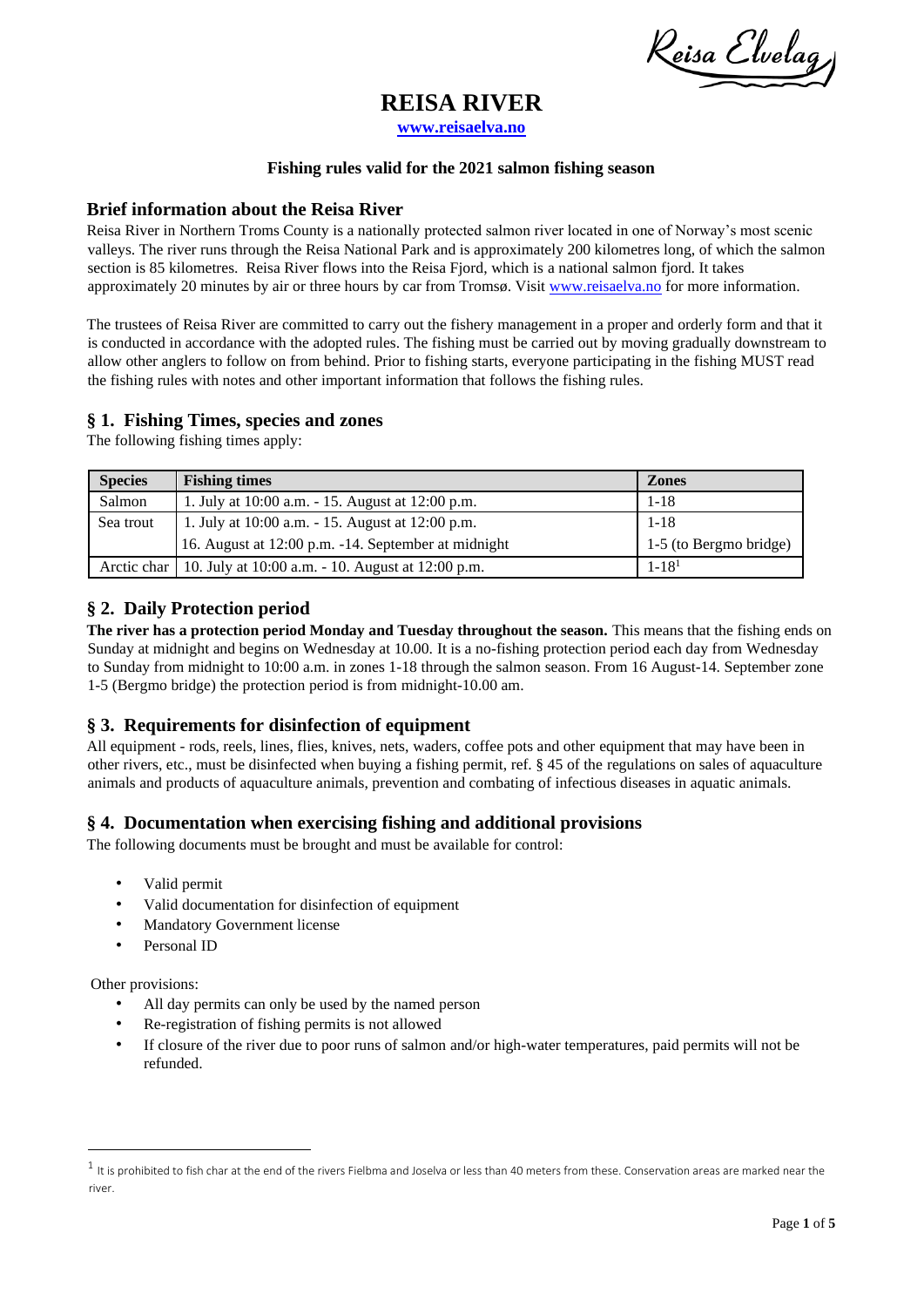Reisa Elvelag

# **§ 5. Age at acquisition of fishing permits**

All children under 12 years of age fish for free on the Reisa River. Children/adolescents from the age of 12 to the age of 16 can fish using parental permits but cannot fish simultaneously while guardians are using the same permit.

# **§ 6. Protection of large hen and cock salmon**

All hen and cock salmon over 5 kilo/80 centimetres are protected in 2021. This is to build up the spawning stock and maintain the large salmon's gen material. If you catch a hen or cock salmon above the beforementioned measures, the salmon must be released back to the river. Farmed salmon should be removed. Salmon that is badly damaged and presumably going to die should be culled.

# **§ 7. Protection of kelt**

All kelt is protected on the Reisa River. Kelt must be treated carefully as described in **§** 1 of additional information. If in doubt that it is a kelt caught, the fish must be released (the best characteristics of a kelt is that the fish is very lean and is most likely to be caught early in the season. Kelt that is damaged and probably going to die should be culled. If this occurs, the fish should not be included in the daily or annual quota. A caught kelt should be reported.

# **§ 8. Permitted day quota**

There are days' quota of two salmon, 5 sea trout and 3 char per angler per fishing day. Daily bag limit includes both released fish and fish that are killed. The salmon that is damaged and cannot be released, is included in the daily limit. The fishing day ends when the day quota is reached.

# **§ 9. Allowable annual quota**

Personal annual quota of 3 salmon under 5 kilo/80 centimetres. All killed salmon are counted for in the annual quota. That means that hen and cock salmon that is damaged and cannot be released, except kelt, are included in the annual quota. When the annual quota is met, the season's fishing for salmon is terminated. Released salmon are not included in the annual quota. Fishing for arctic char and sea-trout can continue within the framework of the current fishing rules and regulations, after the annual quota for salmon is reached.

# **§ 10. Minimum sizes**

It is prohibited to catch and keep salmon under 35 centimetres, sea trout and arctic char under 30 centimetres.

# **§ 11. Permitted use of fishing gear**

It can only be used fishing gear that is allowed in anadromous waterways by law/regulation. In the sea trout season from 16. August - 14. September there are custom rules. The following permitted and prohibited methods and equipment mentioned particular in the table below:

| Permitted fishing equipment and methods                            | NOT permitted equipment and methods                   |  |
|--------------------------------------------------------------------|-------------------------------------------------------|--|
| Fly, spoon, lures, with maximum 1 treble hook or 3<br>single hooks | Wobbler                                               |  |
| One rod per angler                                                 | Fishing from a boat if you are impeding other anglers |  |
| A net for netting a fish                                           | More than 2 flies per line                            |  |
| Alle types of flyfishing lines (sinking speed)                     | Gaff                                                  |  |
|                                                                    | Fixed line                                            |  |
|                                                                    | Organic bate/lure (worm, prawn/shrimp or similar)     |  |
|                                                                    |                                                       |  |

In the sea trout season from 16. August – 14 September following supplements apply:

- Exceptions from the main rule. Fishing with worm is allowed from zone 1 til Moskoelvmunningen in the zone boundary  $2/3$  from  $1<sup>st</sup>$  of September.

- Maximum spoon size 12gram, hook size 10. Only allowed with floating line.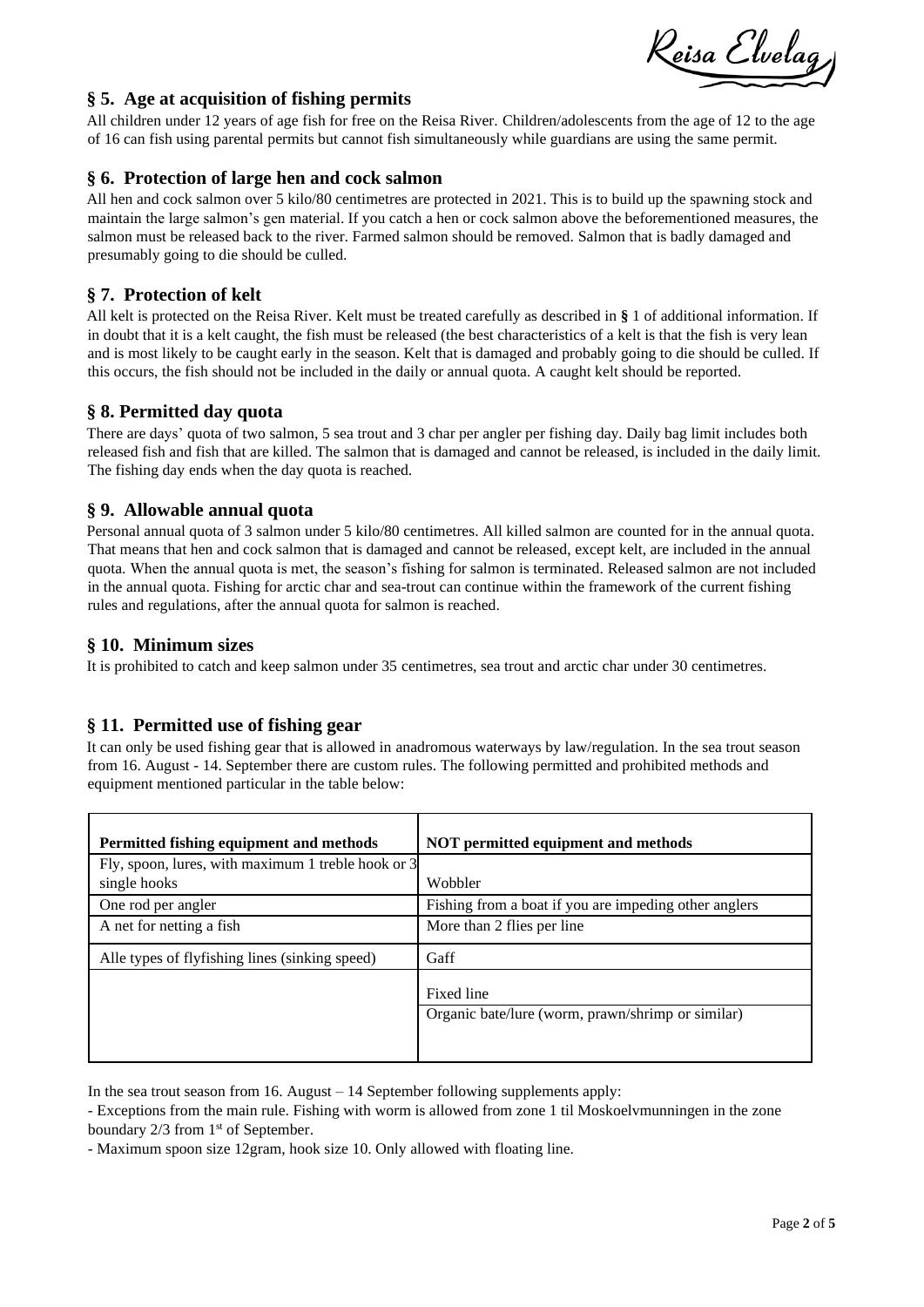Reisa Elvelag

# **§ 12. Requirements for mandatory reporting of catches**

Reporting of catches is **mandatory** cf. Salmon fishing Act § 44.

Duty to report: Both killed and released salmon shall be reported. A catch report must be provided regardless of the catch result, also at zero (0) catch. If the fishing/catch result is not reported as soon as possible, the permit holder could be excluded from fishing immediately and for the rest of the 2021 season. Note: It is imperative that all catches are recorded and updated prior to 20 July 2021 (mid- season-reporting) and final reporting prior to 20 September 2021.

### **§ 13. Zone arrangement and number of permits per zone**

Anglers are required to abide by the zone arrangement. The zones are marked along all roads that run along the river, by signs near the riverbank and on maps. Number of rods relates to day permits.

From 1. July 2021 at 10.00 to 15. August 2021 at 24.00:

| <b>ZONE</b>      | <b>BEAT FROM-TO</b>                                | <b>VISITOR</b><br><b>PERMITS/DAY</b> | <b>LOCAL</b><br><b>PERMITS/DAY</b> |
|------------------|----------------------------------------------------|--------------------------------------|------------------------------------|
| $\mathbf{1}$     | Sjøen-Røyelelva                                    | $20 - 21$                            | $13 - 14$                          |
| 2                | Røyelelva-Moskodalselva (munningen)                | $6 - 7$                              | $4 - 5$                            |
| 3                | Moskodalselva (munningen)–Nybrua ved Einevoll      | $9-10$                               | $6 - 7$                            |
| 4                | Nybrua ved Einevoll-Geiraelva                      | $5-6$                                | $3-4$                              |
| 5                | Geiraelva-Vankaelva (Vinnelys sagbruk)             | $7 - 8$                              | 5                                  |
| 6                | Vankaelva (Vinnelys sagbruk)–Nedre del av Veraniva | $6 - 7$                              | $4 - 5$                            |
| 7                | Nedre del av Veraniva-Avtimakulpen                 | $5-6$                                | $3-4$                              |
| 8                | Avtimakulpen–Svartfoss bru                         | 8-9                                  | $5-6$                              |
| $\boldsymbol{9}$ | Svartfoss bru–bekk nord for Bilto                  | $7 - 8$                              | 5                                  |
| 10               | Bekk nord for Bilto-Hedamukka                      | $9-10$                               | $6 - 7$                            |

| <b>ZONE</b> | <b>SONE</b><br><b>MARKED</b> | <b>BEAT FROM-TO</b>            | <b>VISITOR</b><br>PERMITS/DAY | <b>LOKAL</b><br>PERMITS/DAY |
|-------------|------------------------------|--------------------------------|-------------------------------|-----------------------------|
| 11-16       | $11 - 16$                    | Hedamukka – Molliselvmunningen | $25 - 26$                     | $17-18$                     |
| 17-18       | $17-18$                      | Molliselymunningen -Naustneset | $11 - 12$                     | $7 - 8$                     |
| 19          | 19                           | Naustneset – Imofossen         | <b>CLOSED</b>                 | <b>CLOSED</b>               |

Zone 19 is closed for fishing in the season 2021.

# **§ 14. Violation of the fishing rules**

Anyone can go fishing on the Reisa River to perform fishing in accordance with applicable regulations. Violations of fishing rules will be prosecuted when necessary. The Reisa River Board may also sanction against violations cf. § 13 of the Trust's Bylaws.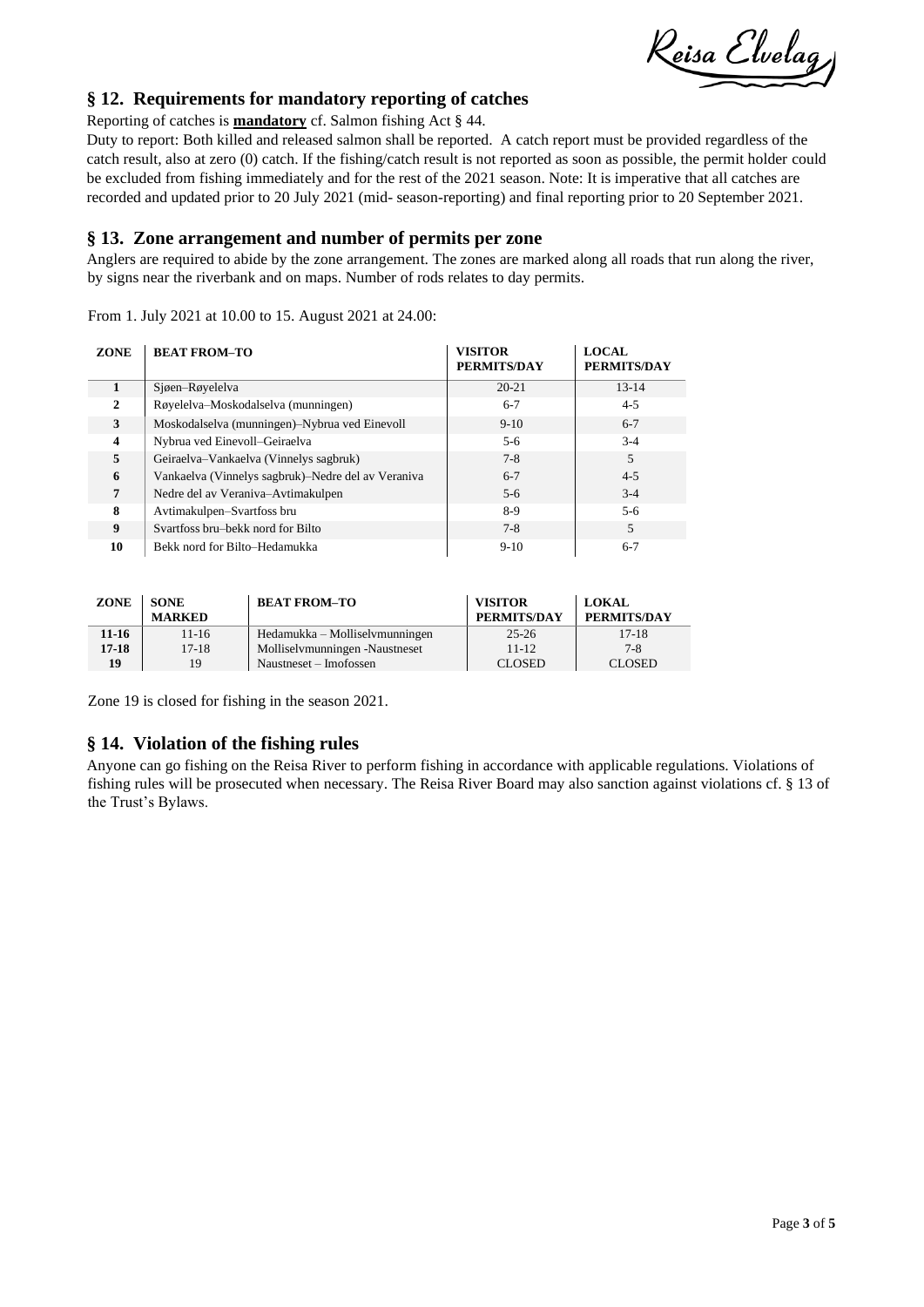Reisa Elvelag

# **Additional Information Must be read!**

#### **1. Catch and release**

#### **REMEMBER!**

Freshly run salmon are more susceptible to damage scales with subsequent fungal infection. Be extra cautious. Don't release salmonid fish when water temperature is too high, when it is damaged or does not swim off on their own. In periods with high water temperature Reisa Elvelag will consider the need of closing the river.

Before you start fishing,

### **Do this:**

- Have a strong enough leader/line
- Bring a hook releaser in your pocket
- Bring a large mesh and knotless net<br>• Decide early if the fish you catch are
- Decide early if the fish you catch are to be released again and take it in as quickly as possible
- Find a landing spot where twigs and stones cannot damage the fish
- Use hook pliers and remove the hook gently
- Keep the fish in the water with one hand around the tail and one under the belly till it swims off by itself
- Report your catch to be registered (legal requirement)

#### **Don't do this:**

- Do not lift the fish out of water unnecessarily
- Do not squeeze the fish
- Do not pull it back and forth to pump water over the gills, just keep it in the water hold the fish in the current
- Do not weigh the fish check the length using a tape measure or a marker on the rod!

#### **2. Gyrodactylus salaris**

Reisa River has avoided to be infected by the salmon parasite *Gyrodactylus salaris* and Reisa Elvelag is on high alert to avoid this. Therefore, all equipment - rods, reels, lines, flies, knives, nets, waders, boats and other equipment for use in the river – MUST be disinfected before use. If such equipment is used without disinfection certificate can be shown, the angler will be removed from the river. On suspicion of such use, contact Reisa Elvelag. Any fishing equipment boats/canoes can be disinfected at Storslett. More info will come when the disinfection station is up and running (look at [www.reisaelva.no\)](http://www.reisaelva.no/).

#### **3. Scale samples**

Anglers are requested to take scale samples of the catch. Scale samples are put in a separate envelope and can be placed in mailboxes that have been deployed at different locations along the river and at a mailbox at Halti; They can also be posted to Reisa Elvelag (Hovedvegen 2, 9151 Storslett). From the submitted scale samples we will draw some winners who will receive NOK 2,000 each at the end of the season. Please mark the samples envelopes with the fishing permit number. The shell samples are sent to the Veterinary Institute for analysis. By writing your mobile number on the shell envelope, you agree to receive a text message from the Veterinary Institute in response to your shell test. Phone numbers are not used for any other purpose and are deleted at the end of the project season.

# **4. Purchase of licenses**

Day permits are being sold on reisaelva.no, Inatur.no, Scanatura.no or directly of landowners.

# **5. Guidance on the reporting of catch**

Catch reporting is a very important part of the local management of the Reisa River and forms the basis for statutory mid-season assessment and end final reports to the administrative authorities.

#### **5.1 Reporting of cards purchased from Reisa Elvelag –** [www.laksefisk.no](http://www.laksefisk.no/) **or** [www.scanatura.no](http://www.scanatura.no/)

Catch report must be submitted regardless of outcome, either over the Internet at [www.laksefisk.no/fangstreg](http://www.laksefisk.no/fangstreg) or [www.scanatura.no](http://www.scanatura.no/) (log in with your permit number). If this doesn't work the catch report can be send to [post@reisaelva.no.](mailto:post@reisaelva.no)